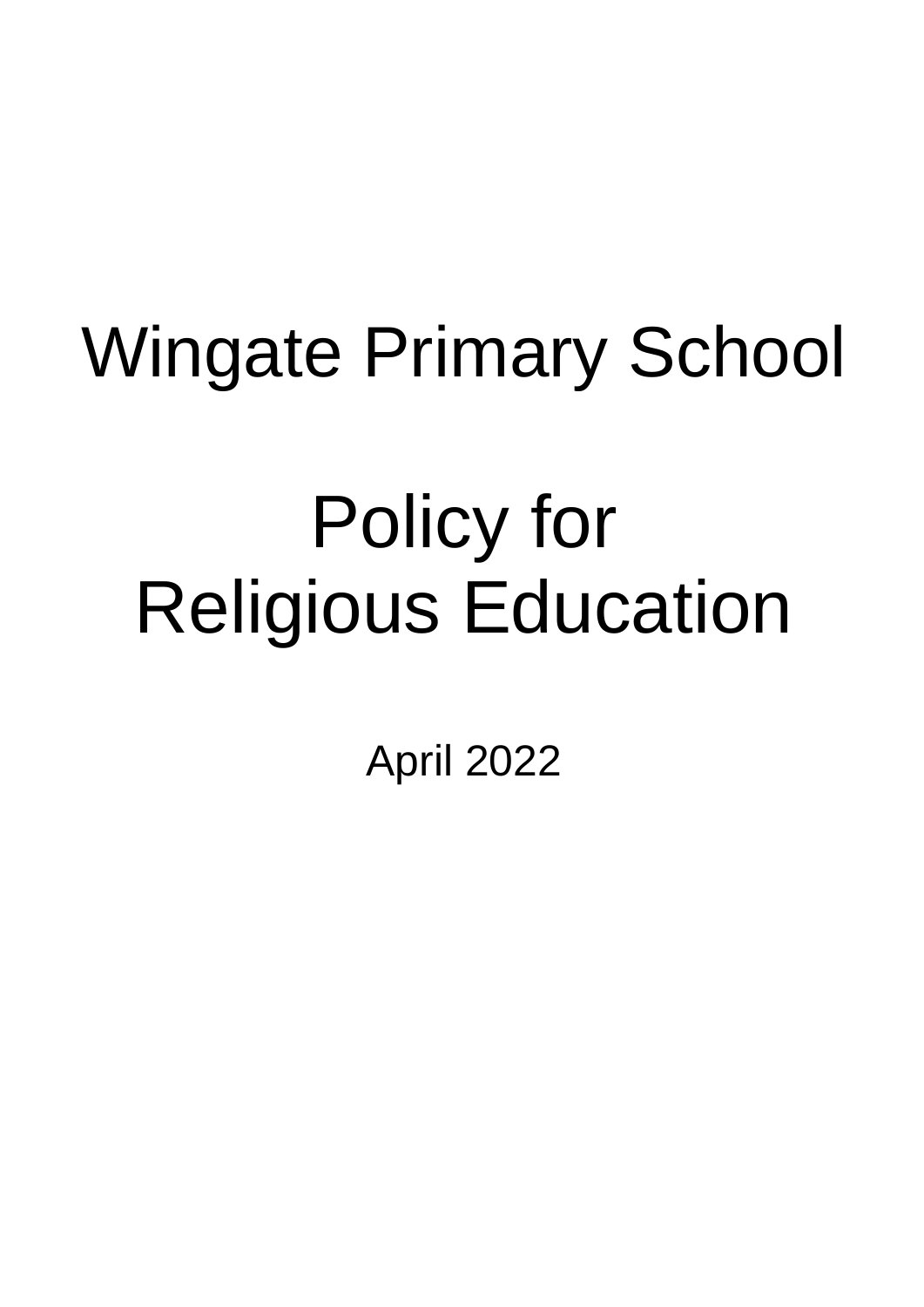### **Wingate Primary School Policy and Guidelines for Religious Education**

This policy is written with consideration to our school commitment to the Rights of the Child and out achievement of becoming a Rights Respecting School and it complies with Article 28 of the UNCRC 'Every child has the right to an education' as well as Article 29 'Education must develop every child's personality, talents and abilities to the full.' Although reference to this is not continuously make the policy has been written with full awareness of our responsibility and commitment to children's Rights.

The rights and dignity of our children are at the heart of everything we do, every decision we and they make and every driver for making progress and helping our children to develop as responsible, valued global citizens who want to make a positive contribution to their and our world.

In our school it is our intent that we help children to develop resilience, perseverance, autonomy and focus. Our children learn that they are valued and valuable, they are independent people in their own right and they have the power to do wonderful, amazing things at every stage of every day.

Every one of our children is a unique individual with their own strengths, aptitudes, interests and dreams. As a school community we will endeavour to support each child to make the most of every opportunity we offer.

We provide enriching experiences to engage learners and in designing and developing our curriculum we have taken into consideration

- how children learn and remember; progress means knowing more and remembering more
- what our children need to succeed in life; cultural capital they need to make aspirational choices and succeed beyond their time at Wingate Primary School.

The key drivers for our curriculum Ambition and aspiration Resilience and courage Autonomy and independence

Perseverance and solution finding

RE is taught according to the Durham Agreed Syllabus 2020 and the four concepts of belief, authority, expressions of belief and impact of belief. The RE curriculum intends to provoke challenging questions about meaning and purpose in life, beliefs about God, ultimate reality, issues of right and wrong and what it means to be human. Its intent is to promote children's understanding of and respect for belief and beliefs through encouraging them to ask questions, think critically and reflect on their learning and their own experiences and attitudes. This is implemented through introducing and studying a range of world religions across Early Years, Key Stage 1 and 2 where children are not only taught about specific features, beliefs and practices of these, but they are given opportunities to ask questions, give opinions and compare across religions, to reflect on their own beliefs, values and feelings in relation to what they have learnt and to develop their understanding of the role the values play in our community and the wider world. The impact of this will be that children will have a more detailed knowledge and understanding of concepts across several religious and nonreligious worldviews and how these connect to form a framework for understanding religious and non-religious worldviews. Children will be able to show appreciation of different perspectives, recognising the reasons given to support these viewpoints and will be able to raise controversial questions, express their opinions and use sound reasons to back these up.

#### **Purpose of Study**

Religious Education contributes dynamically to pupils' education in schools by provoking challenging questions about meaning and purpose in life, beliefs about God, ultimate reality, issues of right and wrong and what it means to be human. In RE pupils learn about religious and non-religious worldviews in order to discover, explore and consider different answers to these questions. They learn to interpret,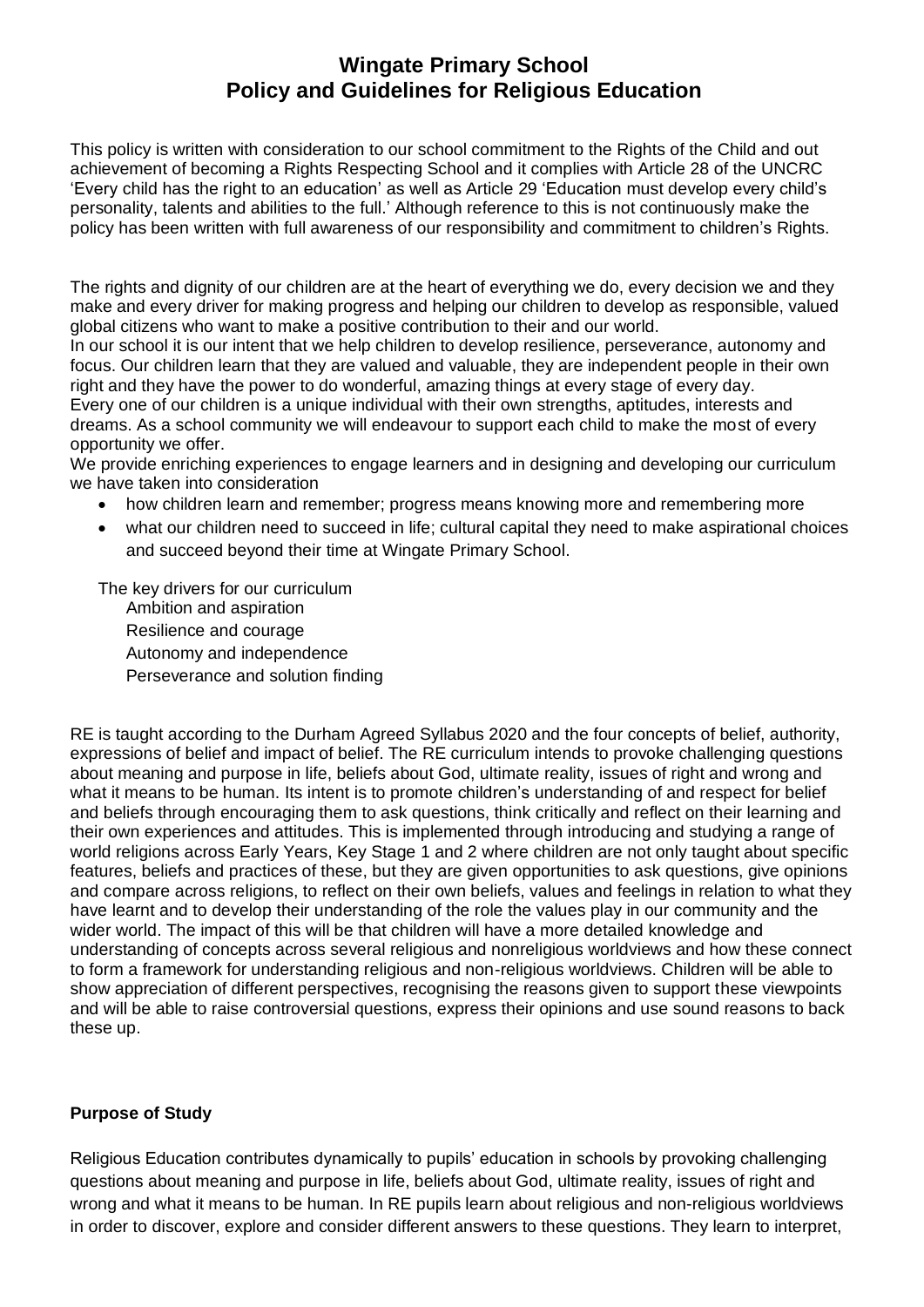analyse, evaluate and critically respond to the claims that religious and non-religious worldviews make. Pupils learn to express their insights and to agree or disagree respectfully. Teaching therefore should equip pupils with knowledge and understanding of what is meant by the terms 'religion' and 'worldview' as well as systematic knowledge and understanding of a range of religious and non-religious worldviews. Teaching should enable pupils to appreciate that worldviews are complex, diverse and plural and have influence on individuals, communities, societies and cultures.

Religious Education offers opportunities for personal reflection and pupils' spiritual, moral, social and cultural development as it encourages pupils to examine the significance of their learning in relation to themselves and others. It enables pupils to explore their own beliefs (whether they are religious or not), ideas, feelings, experiences and values in the light of what they learn. Religious Education encourages empathy and respect. It enables pupils to develop their own sense of identity and belonging. It also promotes respect for the right of others to hold different beliefs, values and ideas.

Religious Education should develop in pupils an aptitude for dialogue so that they can participate positively in our society with its diverse religious and non-religious worldviews. Religious Education enables pupils to have a nuanced and informed understanding of political, social and moral issues that they will need to face as they grow up in an increasingly globalised world. It helps pupils deal positively with controversial issues, to manage strongly held differences of belief and to challenge stereotypes and prejudice. As such Religious Education is central to good local, national and global citizenship. It makes a significant contribution to the active promotion of mutual respect and tolerance of others' faiths and beliefs, a fundamental British value. It prepares pupils for life in modern Britain.

Teaching in Religious Education must promote therefore openness, respect for others, scholarly accuracy and critical enquiry.

#### **Intent of R.E.**

Through teaching Religious Education using the Agreed Syllabus we aim to help children to:

- develop deepening knowledge and understanding about a range of religious and nonreligious worldviews so that they can:
	- describe and explain beliefs and theological concepts
	- describe and explain some sources of authority and teachings within and across religious and non-religious traditions
	- describe and explain ways in which beliefs are expressed
	- know and understand the significance and impact of beliefs and practices on individuals, communities and societies
	- connect these together into a coherent framework of beliefs and practices
- gain and deploy deepening understanding of specialist vocabulary and terms
- know and understand about religious diversity within the region, as well as nationally and globally
- know and understand how religion can be defined and what is meant by the term "religious and non-religious worldviews" and with increasing clarity know that these worldviews are complex, diverse and plural
- gain and deploy skills that enable critical thinking and enquiry in relation to the material they study
- reflect on their own thoughts, feelings, experiences, ideas, values and beliefs with increasing discernment
- Develop a positive attitude towards other people, respecting their right to hold different beliefs from their own and towards living in a society of diverse religions (RRSA)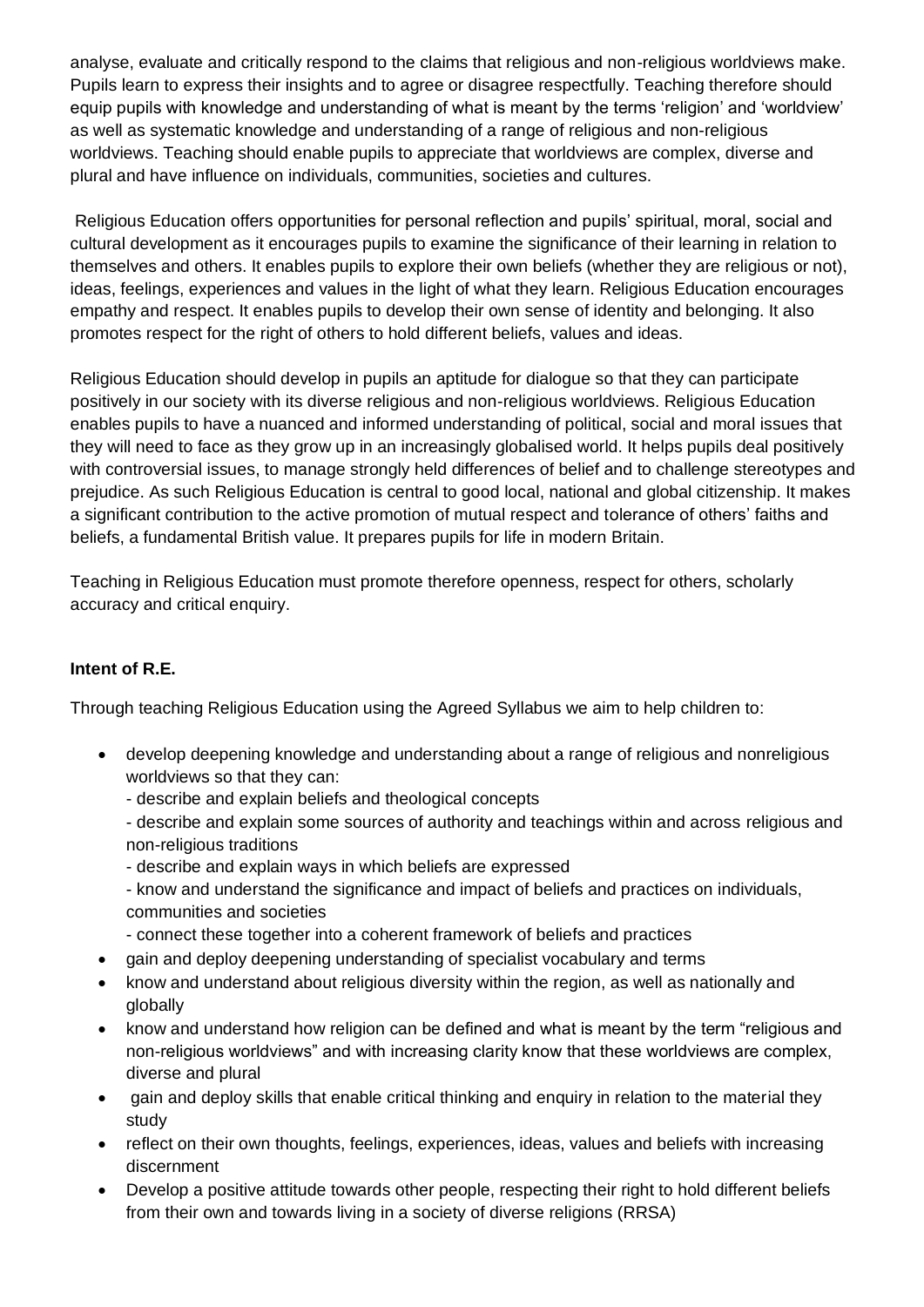#### **Implementation of RE**

- RE is planned and taught in accordance with the Durham Agreed Syllabus for Religious Education. (Revised 2020). Lessons are planned to ensure pupils' knowledge and understanding is developed through critical thinking and personal reflection. They take into account the four concepts of belief, authority, expressions of belief and impact of belief using one or more of the five areas of enquiry.
- Enquiry questions are at the heart of RE at all key stages. They enable pupils to build on previous learning and deepen and broaden their understanding through increasingly sophisticated and complex systematic and thematic enquiries and are used for units of work at all key stages.
- Throughout the key stages pupils have opportunities to develop a range of skills as well as positive attitudes to their own and others' beliefs, ideas, experiences and values. Pupils study Christianity at each of the Key stages.During the Foundation Stage and KS1 children become familiar with the following religions: Christianity and Buddhism. In KS2 children become familiar with: Christianity (taught in every year in Key Stage 2), Hinduism and Judaism (core religions) and some aspects of Islam.
- Over the course of KS1 and 2, children make links between religions by studying Diversity and Thematic units of work, including finding out about their local faith communities.
- Pupils in each year group have the opportunity to build up their knowledge and understanding of the major Christian festivals of Christmas and Easter by studying different aspects of these festivals each year, building on the previous year's enquiry question to ensure children find the work stimulating and that their breadth of knowledge and understanding is increased, as well as deepening their critical thinking skills and personal reflection.
- Aspects of other religions are taught through festivals and celebrations.
- Planning for RE follows a yearly cycle, with a long term plan for each year group specifying the 'Big Questions' to be studied to ensure coverage
- RE is taught weekly in discrete blocks. Further opportunities arise though Assemblies, related topic work such as Creative Arts, festivals, visitors to the school and through educational visits to places of worship.
- Religious Education does not aim to indoctrinate children to any particular faith, but aims to reflect the spiritual, moral, cultural and social aspects of the major religious traditions in Great Britain.

#### **Teaching and Subject Content**

Lessons are planned to ensure pupils' knowledge and understanding is developed through critical thinking and personal reflection. They take into account the four concepts of belief, authority, expressions of belief and impact of belief using one or more of the five areas of enquiry. Enquiry questions are at the heart of RE at all key stages. They enable pupils to build on previous learning and deepen and broaden their understanding through increasingly sophisticated and complex systematic and thematic enquiries and are used for units of work at all key stages. Throughout the key stages pupils have opportunities to develop a range of skills as well as positive attitudes to their own and others' beliefs, ideas, experiences and values. Pupils study Christianity at each of the Key stages. Pupils in each year group have the opportunity to build up their knowledge and understanding of the major Christian festivals of Christmas and Easter by studying different aspects of these festivals each year, building on the previous year's enquiry question to ensure children find the work stimulating and that their breadth of knowledge and understanding is increased, as well as deepening their critical thinking skills and personal reflection.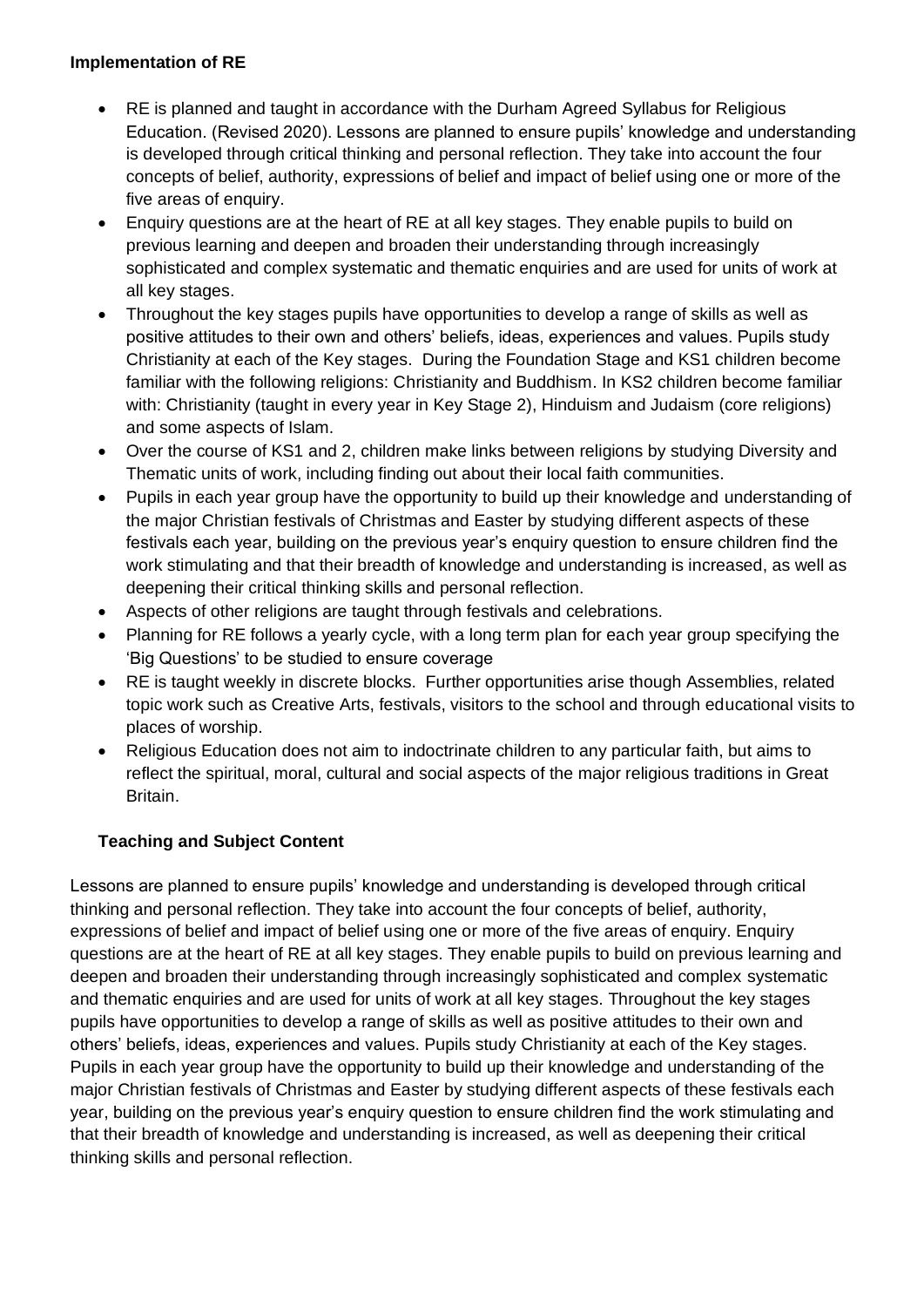#### **Foundation Stage**

Much of the religious education to be taught in Reception is within the area of Understanding the World, with activities across the year. Understanding the World involves guiding children to make sense of their physical world and their community, including People and Community. The frequency and range of children's personal experiences increases their knowledge and sense of the world around them – from visiting parks, places of worship, libraries and museums to meeting important members of society such as police officers, nurses and religious leaders. In addition, listening to a broad selection of stories, non-fiction, rhymes and poems will foster their understanding of our culturally, socially, technologically and ecologically diverse world. As well as building important knowledge, this extends their familiarity with words that support understanding across domains. In Reception, children have access to some aspects of religion through continuous provision. The children will explore places of worship both virtually and physically and fully explore them in 'areas' such as the 'block area'. Special times and festivals will be taught at meaningful times in the children's year through discrete teaching sessions. These will mostly take their starting points from the children's experiences.

- Talk, listen to and tell stories, pose questions
- Make and do, e.g. making festive food, role play
- Directly experience religion through visitors, visits, artefacts
- Learn through the five senses, e.g. smelling incense, tasting foods, hearing sounds such as bells, chimes, chants, seeing and touching artefacts
- Have times of quiet and stillness
- Reflect and use their imagination and curiosity to develop a sense of awe, wonder, mystery, joy, peace etc.

In Reception, we draw on Christianity plus aspects of the other principal religions as appropriate and Religious Education follows the Durham Agreed Syllabus using the themes of 'Special' and 'Belonging'. Children explore these ideas through topics such as special times, special objects, special people, special books, how we show belonging, the natural world, new life and new places. Stories provide excellent opportunities for RE foundation work in Nursery and Reception and can be successfully built on at Key Stage 1.

Examples for exploration in Religious Education:

- Let's find out about the Christmas story
- Let's find out about Raksha Bandhan/Diwali etc.

#### **Key Stage One**

Throughout Key Stage 1 pupils will develop their knowledge and understanding of religions and worldviews. As part of this they will learn about the place of religion and beliefs in their local community recognising diversity.

The RE plan also enables pupils to develop their understanding of one other religion or non-religious worldview. It also enables pupils to develop knowledge and understanding of religion in the local area through a study of the different religious communities which exist in the local area surrounding the school (including different Christian denominations). Pupils will learn about the key features of this religion and learn stories, celebrations and places of worship. This allows pupils to explore the significance to the followers of that religion.

Pupils must be taught about: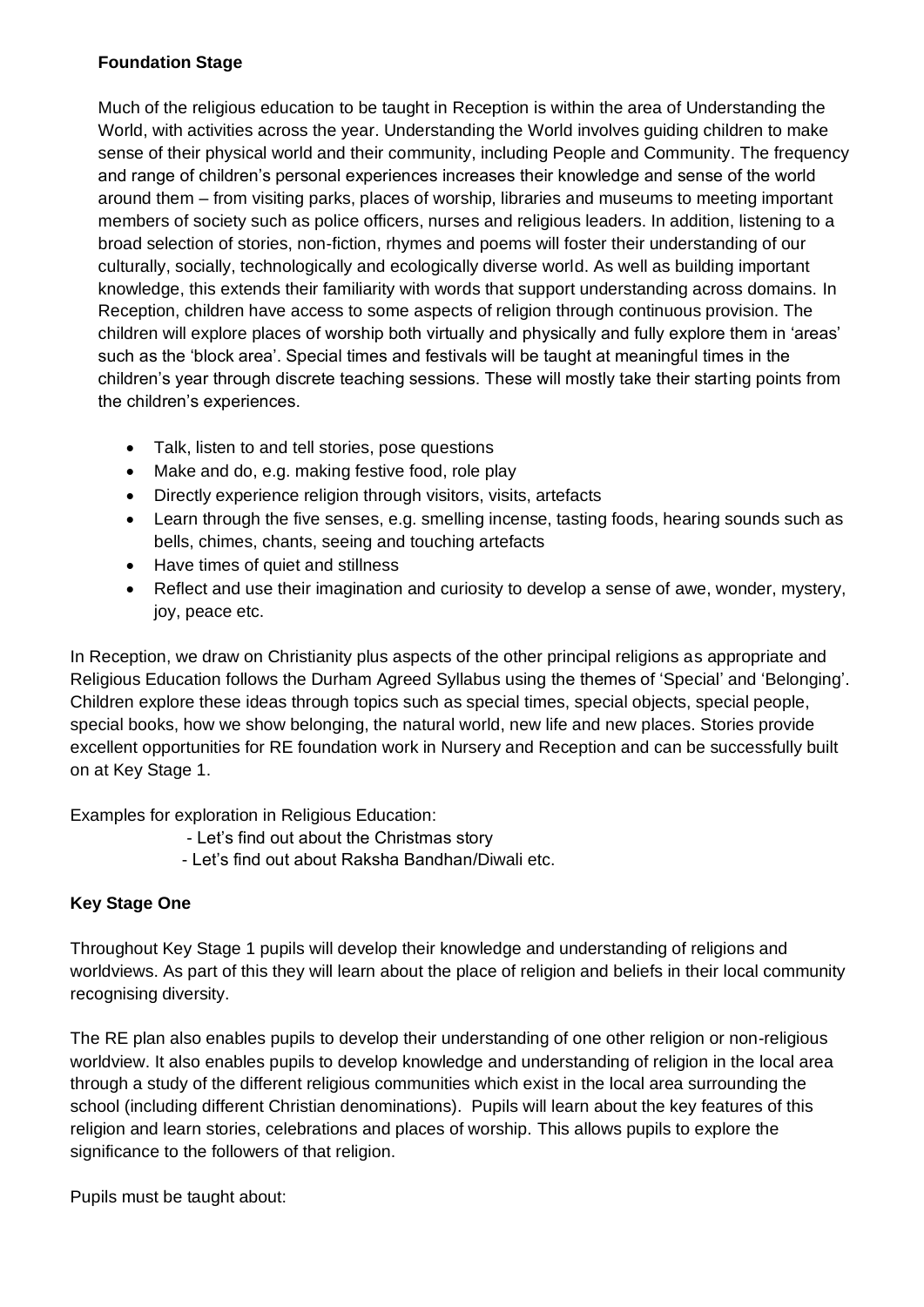• Christianity - introduction to beliefs and practices and their impact.

*Example of Unit Question* 

*- How do Christians celebrate Easter?* 

- Buddhism introduction to some beliefs and practices and their impact. *Example of Unit Question*
- *- How do Buddhists worship?*

• Religious diversity - introduction to the diverse religious and non-religious landscape in the local area (including differing denominations).

*Example of Unit Question* 

*- What can we find out about our local faith communities?*

#### **Key Stage Two**

Throughout Key Stage 2 pupils will build up an increasingly clear and detailed picture of:

- Christianity (taught in every year in Key Stage 2)
- Hinduism and Judaism (core religions) and some aspects of Islam.
- Religious diversity
- Similarities and differences within and between religions through thematic studies

These religions are mainly taught in separate units so that pupils do not become confused. Pupils do study some units which help them look at a theme across more than one religion:

• Christianity – beliefs and practices across the denominations and the impact of these for individuals and communities.

*Examples of Unit Question* 

*- Why are Good Friday and Easter Sunday the most important days for Christians?* 

*- So, what do we now know about Christianity? (Statutory Bridging Unit)*

• Hinduism – some beliefs and practices and the impact of these for individuals and communities *Example of Unit Question* 

*- What do Hindus believe?* 

• Judaism – some beliefs and practices and the impact of these for individuals and communities *Example of Unit Question* 

*- Why do Jewish people go to the synagogue?*

• religious diversity - the diverse religious and non-religious landscape across the region, including a special study of a local Muslim community

*Examples of Unit Questions* 

*- What can we find out about diversity in our region?* 

*- What can we find out about a local Muslim community?* 

• similarities and differences within and between religious and non-religious worldviews through at least one thematic study e.g. about ritual, the environment, care for others *Examples of Unit Questions*

*- How do people show care for others?* 

*- Why do people use ritual in their lives?*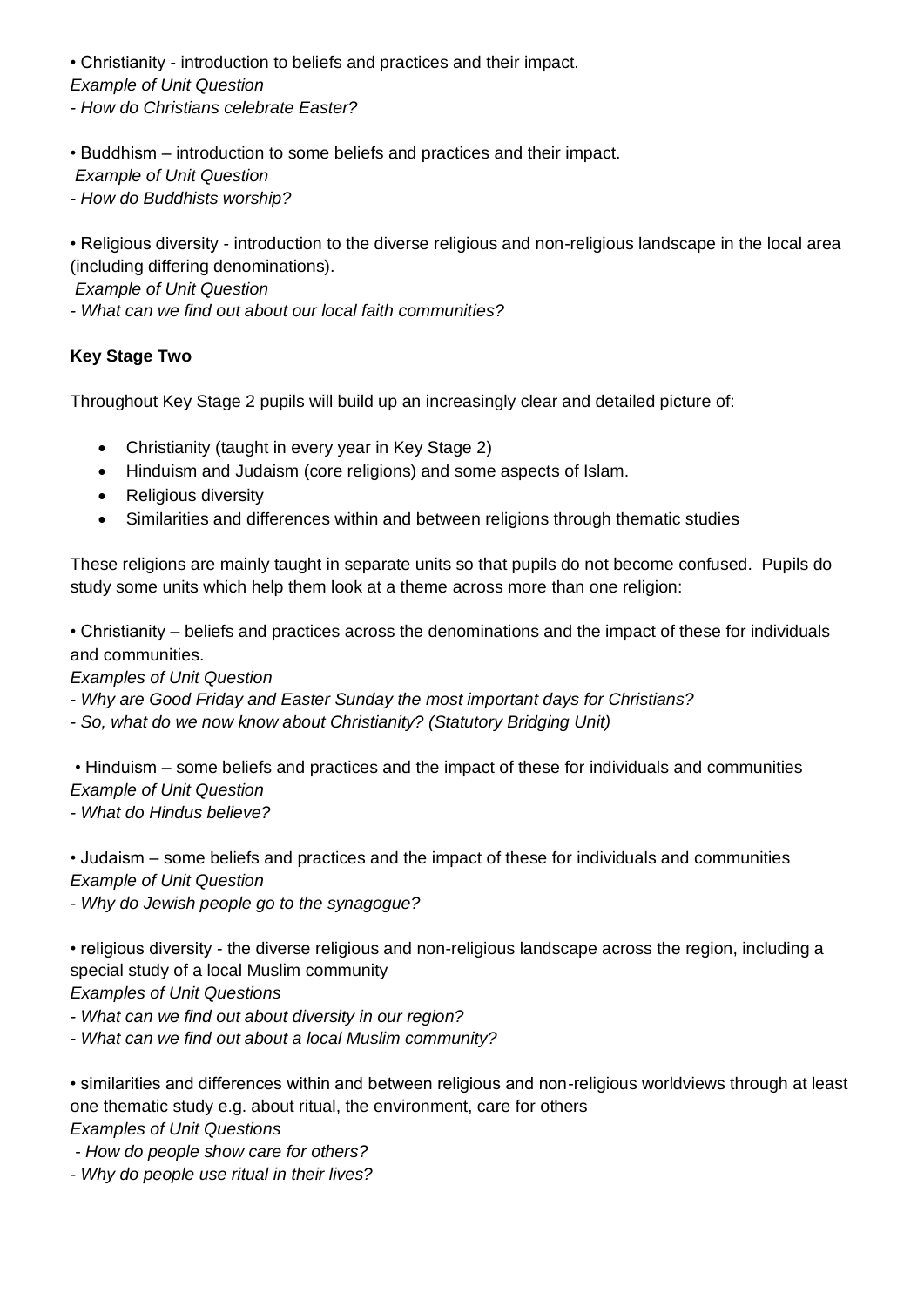#### **Impact of RE**

The impact of the R.E. curriculum will be that children at Wingate Primary School enjoy R.E. and discovering more about religious and non-religious worldviews in a respectful manner. They will be confident learners and play an active role in the community of enquiry to enable them to have a more detailed knowledge and understanding of concepts across several religious and nonreligious worldviews. They will have knowledge of how these connect to form a framework for understanding religious and non-religious worldviews and be able to compare and contrast these, asking relevant questions and discussing their ideas and opinions with dignity. The aim of our R.E. curriculum is that children, as global citizens and part of a multicultural and diverse society, will be able to show appreciation of different perspectives, recognising the reasons given to support these viewpoints and will be able to raise controversial questions, express their opinions and use sound reasons to back these up, in a respectful and considerate manner.

#### **ASSESSMENT**

Assessment in Religious Education takes place at the end of each unit through formative rather than summative approaches. The children are assessed against benchmarks expectations at different stages throughout Key Stage 1 and 2. When assessing work in RE teachers give careful consideration to children's verbal responses particularly in class and group discussion, their willingness to contribute relevant material and the quality of their written work.

Children's knowledge and understanding of specific religious and non-religious world views is assessed alongside their ability to analyse and evaluate questions raised by religious and non-religious world views (critical thinking) but not their personal reflections as these are essentially private and subjective.

#### **P.S.H.E.**

Religious education contributes to the development of PSHE and the understanding of their Rights and Responsibilities by giving children the opportunity to:

- Recognise the importance of feelings and emotions
- Understand different points of view
- **Listen to others**
- To take part in discussion and debate
- To make judgements based on their knowledge of moral rules
- To recognise the effects of actions for good or ill

#### **EQUALITY OF OPPORTUNITY**

We are committed to providing an environment which promotes the education progress and achievements of all pupils irrespective of origin, religion, culture or gender.

In accordance with the 1988 Education Act we acknowledge the RE should be taught to all pupils in fulltime education except for those pupils who are withdrawn at the wish of their parents. For children with special educational needs we recognise the value of a variety of teaching approaches, learning experiences and resources. This will include:

- Carefully planned and differentiated work/activities
- Individual support where necessary
- Practical and oral work
- Use of the computer to aid written work

We recognise that some children may have had varied experiences of religion at home and that many may have had none. Similarly, it is important to take into account the variety of spiritual and moral